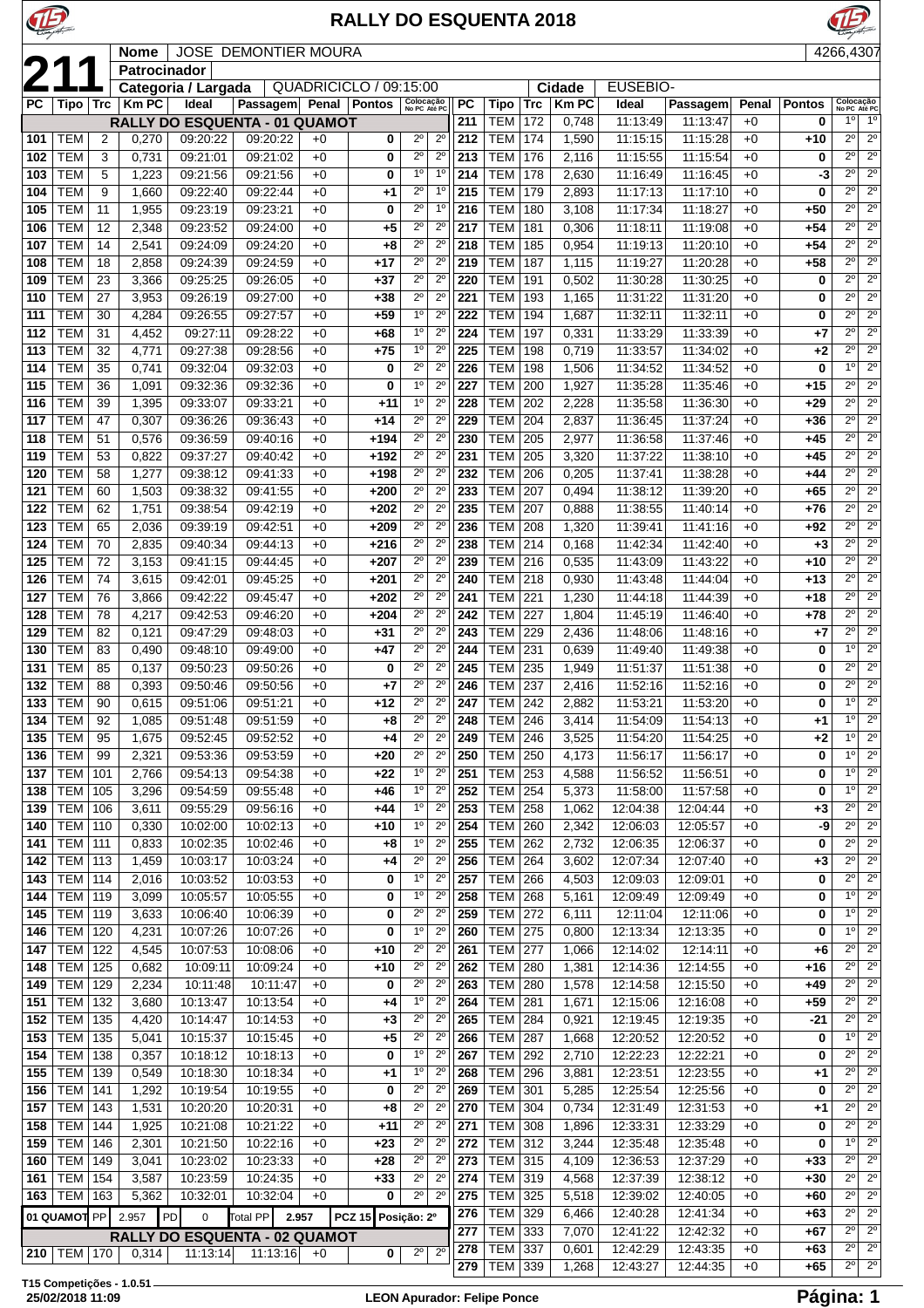

## **RALLY DO ESQUENTA 2018**



|              |                |            | <b>Nome</b>  |          | <b>JOSE DEMONTIER MOURA</b> |                 |       |       |                        |                  |                           |           |      |     |              |                 |                 |       |               | 4266,4307                 |
|--------------|----------------|------------|--------------|----------|-----------------------------|-----------------|-------|-------|------------------------|------------------|---------------------------|-----------|------|-----|--------------|-----------------|-----------------|-------|---------------|---------------------------|
| 2            |                |            | Patrocinador |          |                             |                 |       |       |                        |                  |                           |           |      |     |              |                 |                 |       |               |                           |
|              |                |            |              |          | Categoria / Largada         |                 |       |       | QUADRICICLO / 09:15:00 |                  |                           |           |      |     | Cidade       | <b>EUSEBIO-</b> |                 |       |               |                           |
| PC           | Tipo           | <b>Trc</b> | <b>Km PC</b> |          | Ideal                       | <b>Passagem</b> |       | Penal | <b>Pontos</b>          |                  | Colocação<br>No PC Até PC | <b>PC</b> | Tipo | Trc | <b>Km PC</b> | Ideal           | <b>Passagem</b> | Penal | <b>Pontos</b> | Colocação<br>No PC Até PC |
| 280          | TEM            | 341        | 2,213        |          | 12:44:33                    | 12:45:38        |       | $+0$  | +62                    | $2^{\circ}$      | $2^{\circ}$               |           |      |     |              |                 |                 |       |               |                           |
| 281          | <b>TEM</b>     | 343        | 2,750        |          | 12:45:28                    | 12:46:29        |       | $+0$  | $+58$                  | $2^{\circ}$      | $2^{\circ}$               |           |      |     |              |                 |                 |       |               |                           |
| 282          | <b>TEM</b>     | 345        | 0,986        |          | 12:46:57                    | 12:48:08        |       | $+0$  | +68                    | $2^{\circ}$      | $2^{\circ}$               |           |      |     |              |                 |                 |       |               |                           |
| 283          | <b>TEM</b>     | 352        | 0,260        |          | 12:53:25                    | 12:53:37        |       | $+0$  | $+9$                   | $2^{\circ}$      | $2^{\circ}$               |           |      |     |              |                 |                 |       |               |                           |
| 284          | <b>TEM</b>     | 355        | 0,771        |          | 12:54:14                    | 12:54:34        |       | $+0$  | $+17$                  | $2^{\circ}$      | $2^{\circ}$               |           |      |     |              |                 |                 |       |               |                           |
| 285          | TEM            | 357        | 1,360        |          | 12:54:59                    | 12:55:27        |       | $+0$  | $+25$                  | $2^{\circ}$      | $2^{\circ}$               |           |      |     |              |                 |                 |       |               |                           |
| 286          | <b>TEM 358</b> |            | 1,580        |          | 12:55:14                    | 12:55:45        |       | $+0$  | $+28$                  | $2^{\circ}$      | $2^{\circ}$               |           |      |     |              |                 |                 |       |               |                           |
| 287          | <b>TEM</b>     | 363        | 2,102        |          | 12:56:06                    | 12:56:44        |       | $+0$  | $+35$                  | $2^{\circ}$      | $2^{\circ}$               |           |      |     |              |                 |                 |       |               |                           |
| 288          | TEM            | 366        | 2,579        |          | 12:56:55                    | 12:57:37        |       | $+0$  | $+39$                  | $2^{\circ}$      | $2^{\circ}$               |           |      |     |              |                 |                 |       |               |                           |
| 289          | TEM 369        |            | 2,908        |          | 12:57:25                    | 12:58:16        |       | $+0$  | +48                    | $2^{\circ}$      | $2^{\circ}$               |           |      |     |              |                 |                 |       |               |                           |
| 290          | <b>TEM 372</b> |            | 3,419        |          | 12:58:08                    | 12:59:03        |       | $+0$  | $+52$                  | $2^{\circ}$      | $2^{\circ}$               |           |      |     |              |                 |                 |       |               |                           |
| 291          | <b>TEM 377</b> |            | 1,360        | 13:04:40 |                             | 13:04:37        |       | $+0$  |                        | $2^{\circ}$<br>0 | 2 <sup>0</sup>            |           |      |     |              |                 |                 |       |               |                           |
| 292          | <b>TEM</b>     | 380        | 1,843        |          | 13:05:17                    | 13:05:22        |       | $+0$  | $+2$                   | $2^{\circ}$      | $2^{\circ}$               |           |      |     |              |                 |                 |       |               |                           |
| 293          | <b>TEM</b>     | 383        | 2,574        |          | 13:06:18                    | 13:06:20        |       | $+0$  |                        | $2^{\circ}$<br>0 | $2^{\circ}$               |           |      |     |              |                 |                 |       |               |                           |
|              | 02 QUAMOT PP   |            | 1.809        | l PD I   | 0                           | Total PP        | 1.809 |       | <b>PCZ 27</b>          | Posição: 2º      |                           |           |      |     |              |                 |                 |       |               |                           |
| <b>TOTAL</b> |                | PP         | 4.766        | PD       | $\Omega$                    | <b>Total PP</b> | 4.766 |       | <b>PCZ 42</b>          |                  |                           |           |      |     |              |                 |                 |       |               |                           |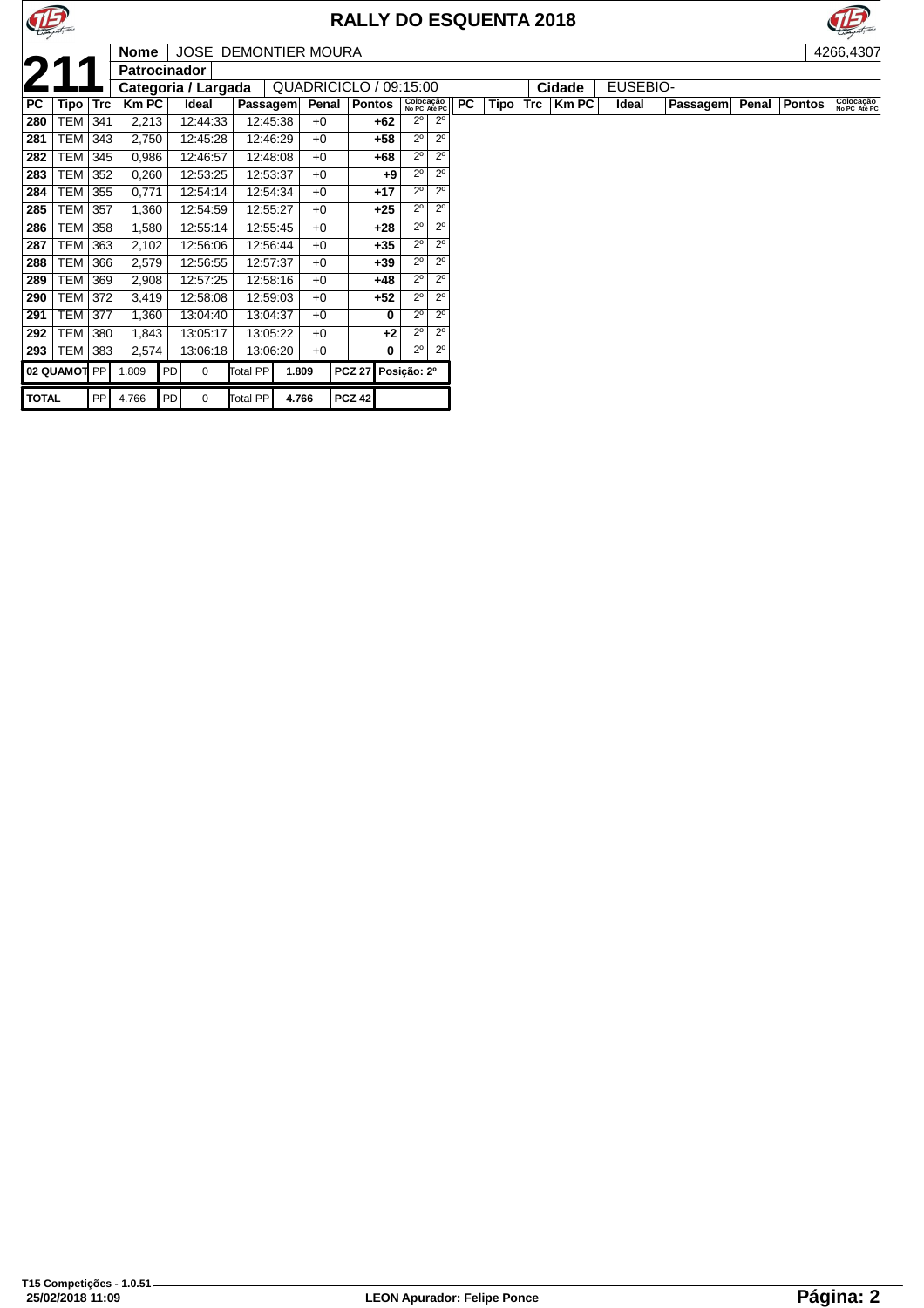

JE

## **RALLY DO ESQUENTA 2018**



|                                                                                                      |                               |                | <b>Nome</b>    |                      | <b>ITALO SANTIAGO</b>         |              |                         |                                  |                               |            |                          |                                     |                |                      |                      |              |               | 4326,4372                     |                                    |
|------------------------------------------------------------------------------------------------------|-------------------------------|----------------|----------------|----------------------|-------------------------------|--------------|-------------------------|----------------------------------|-------------------------------|------------|--------------------------|-------------------------------------|----------------|----------------------|----------------------|--------------|---------------|-------------------------------|------------------------------------|
| 21                                                                                                   |                               |                | Patrocinador   |                      |                               |              |                         |                                  |                               |            |                          |                                     |                |                      |                      |              |               |                               |                                    |
|                                                                                                      |                               |                |                | Categoria / Largada  |                               |              | QUADRICICLO / 09:16:00  |                                  |                               |            |                          |                                     | Cidade         | <b>FORTALEZA-</b>    |                      |              |               |                               |                                    |
| <b>PC</b>                                                                                            | Tipo ∣ Trc                    |                | <b>KmPC</b>    | Ideal                | Passagem                      |              | Penal   Pontos          | Colocação<br>No PC Até PC        |                               | PC         | Tipo                     | <b>Trc</b>                          | <b>Km PC</b>   | Ideal                | Passagem             | Penal        | <b>Pontos</b> | Colocação<br>No PC Até PC     |                                    |
|                                                                                                      |                               |                |                |                      | RALLY DO ESQUENTA - 01 QUAMOT |              |                         | 1 <sup>0</sup>                   |                               | 211        | <b>TEM</b>               | 172                                 | 0,748          | 11:14:49             | 11:14:51             | $+0$         | 0             | $2^{\circ}$<br>1 <sup>0</sup> | $\overline{2^0}$<br>1 <sup>0</sup> |
| 101                                                                                                  | <b>TEM</b><br><b>TEM</b>      | $\overline{2}$ | 0,270          | 09:21:22             | 09:21:22                      | $+0$         | 0                       | 1 <sup>0</sup>                   | $1^{\circ}$<br>1 <sup>0</sup> | 212<br>213 | <b>TEM</b><br><b>TEM</b> | 174<br>176                          | 1,590          | 11:16:15             | 11:16:19             | $+0$<br>$+0$ | $+1$          | 10                            | 1 <sup>0</sup>                     |
| 102                                                                                                  | <b>TEM</b>                    | 3<br>5         | 0,731          | 09:22:01             | 09:22:01                      | $+0$         | 0                       | $2^{\circ}$                      | $2^{\circ}$                   | 214        | <b>TEM</b>               |                                     | 2,116          | 11:16:55             | 11:16:55             |              | 0<br>0        | 1 <sup>0</sup>                | 1 <sup>0</sup>                     |
| 103<br>104                                                                                           | <b>TEM</b>                    | 9              | 1,223<br>1,660 | 09:22:56<br>09:23:40 | 09:22:52<br>09:23:40          | $+0$<br>$+0$ | -3<br>0                 | 1 <sup>o</sup>                   | $2^{\circ}$                   | 215        | <b>TEM</b>               | 178<br>179                          | 2,630<br>2,893 | 11:17:49<br>11:18:13 | 11:17:49<br>11:18:14 | $+0$<br>$+0$ | 0             | 10                            | $\overline{1^0}$                   |
| 105                                                                                                  | <b>TEM</b>                    | 11             | 1,955          | 09:24:19             | 09:24:18                      | $+0$         | 0                       | $1^{\circ}$                      | $2^{\circ}$                   | 216        | <b>TEM</b>               | 180                                 | 3,108          | 11:18:34             | 11:18:49             | $+0$         | +12           | 1 <sup>°</sup>                | 1 <sup>°</sup>                     |
| 106                                                                                                  | <b>TEM</b>                    | 12             | 2,348          | 09:24:52             | 09:24:54                      | $+0$         | 0                       | $1^{\circ}$                      | $1^{\circ}$                   | 217        | <b>TEM</b>               | 181                                 | 0,306          | 11:19:11             | 11:19:22             | $+0$         | +8            | 10                            | 1 <sup>0</sup>                     |
| 107                                                                                                  | <b>TEM</b>                    | 14             | 2,541          | 09:25:09             | 09:25:12                      | $+0$         | 0                       | 1 <sup>o</sup>                   | 1 <sup>0</sup>                | 218        | <b>TEM</b>               | 185                                 | 0,954          | 11:20:13             | 11:20:20             | $+0$         | +4            | 1 <sup>°</sup>                | 1 <sup>0</sup>                     |
| 108                                                                                                  | <b>TEM</b>                    | 18             | 2,858          | 09:25:39             | 09:25:46                      | $+0$         | $+4$                    | 1 <sup>0</sup>                   | 1 <sup>0</sup>                | 219        | <b>TEM</b>               | 187                                 | 1,115          | 11:20:27             | 11:20:38             | $+0$         | +8            | 1 <sup>°</sup>                | 1 <sup>o</sup>                     |
| 109                                                                                                  | <b>TEM</b>                    | 23             | 3,366          | 09:26:25             | 09:26:30                      | $+0$         | +2                      | 1 <sup>0</sup>                   | 1 <sup>0</sup>                | 220        | <b>TEM</b>               | 191                                 | 0,502          | 11:31:28             | 11:31:28             | $+0$         | 0             | 1 <sup>°</sup>                | 1 <sup>o</sup>                     |
| 110                                                                                                  | <b>TEM</b>                    | 27             | 3,953          | 09:27:19             | 09:27:19                      | $+0$         | 0                       | 1 <sup>0</sup>                   | 1 <sup>0</sup>                | 221        | <b>TEM</b>               | 193                                 | 1,165          | 11:32:22             | 11:32:21             | $+0$         | 0             | 1 <sup>0</sup>                | 1 <sup>0</sup>                     |
| 111                                                                                                  | <b>TEM</b>                    | 30             | 4,284          | 09:27:55             | 09:29:02                      | $+0$         | +64                     | $2^{\circ}$                      | 1 <sup>0</sup>                | 222        | <b>TEM</b>               | 194                                 | 1,687          | 11:33:11             | 11:33:11             | $+0$         | 0             | 10                            | 1 <sup>0</sup>                     |
| 112                                                                                                  | <b>TEM</b>                    | 31             | 4,452          | 09:28:11             | 09:29:31                      | $+0$         | $+77$                   | $\overline{2^0}$                 | $1^{\circ}$                   | 224        | <b>TEM</b>               | 197                                 | 0,331          | 11:34:29             | 11:34:34             | $+0$         | +2            | 1 <sup>0</sup>                | 1 <sup>0</sup>                     |
| 113                                                                                                  | <b>TEM</b>                    | 32             | 4,771          | 09:28:38             | 09:29:56                      | $+0$         | $+75$                   | $2^{\circ}$                      | 1 <sup>0</sup>                | 225        | <b>TEM</b>               | 198                                 | 0,719          | 11:34:57             | 11:35:01             | $+0$         | +1            | 10                            | 10                                 |
| 114                                                                                                  | <b>TEM</b>                    | 35             | 0,741          | 09:33:04             | 09:33:03                      | $+0$         | 0                       | 1 <sup>0</sup>                   | 1 <sup>0</sup>                | 226        | <b>TEM</b>               | 198                                 | 1,506          | 11:35:52             | 11:35:54             | $+0$         | 0             | $2^{\circ}$                   | 1 <sup>0</sup>                     |
| 115                                                                                                  | <b>TEM</b>                    | 36             | 1,091          | 09:33:36             | 09:33:38                      | $+0$         | 0                       | $2^{\circ}$                      | $1^{\circ}$                   | 227        | <b>TEM</b>               | 200                                 | 1,927          | 11:36:28             | 11:36:32             | $+0$         | $+1$          | 10                            | 1 <sup>0</sup>                     |
| 116                                                                                                  | <b>TEM</b>                    | 39             | 1,395          | 09:34:07             | 09:34:23                      | $+0$         | +13                     | $\overline{2^0}$                 | $1^{\circ}$                   | 228        | <b>TEM</b>               | 202                                 | 2,228          | 11:36:58             | 11:37:04             | $+0$         | $+3$          | 1 <sup>0</sup>                | 1 <sup>o</sup>                     |
| 117                                                                                                  | <b>TEM</b>                    | 47             | 0,307          | 09:37:26             | 09:37:42                      | $+0$         | $+13$                   | 1 <sup>0</sup>                   | 1 <sup>o</sup>                | 229        | <b>TEM</b>               | 204                                 | 2,837          | 11:37:45             | 11:37:53             | $+0$         | $+5$          | 1 <sup>°</sup>                | 1 <sup>0</sup>                     |
| 118                                                                                                  | <b>TEM</b>                    | 51             | 0,576          | 09:37:59             | 09:38:17                      | $+0$         | $+15$                   | 1 <sup>0</sup>                   | 1 <sup>0</sup>                | 230        | <b>TEM</b>               | 205                                 | 2,977          | 11:37:58             | 11:38:16             | $+0$         | $+15$         | 10                            | 1 <sup>o</sup>                     |
| 119                                                                                                  | <b>TEM</b>                    | 53             | 0,822          | 09:38:27             | 09:38:42                      | $+0$         | $+12$                   | 1 <sup>o</sup>                   | 1 <sup>0</sup>                | 231        | <b>TEM</b>               | 205                                 | 3,320          | 11:38:22             | 11:38:38             | $+0$         | $+13$         | 1 <sup>0</sup>                | 1 <sup>0</sup>                     |
| 120                                                                                                  | <b>TEM</b>                    | 58             | 1,277          | 09:39:12             | 09:39:23                      | $+0$         | +8                      | 1 <sup>0</sup>                   | $1^{\circ}$                   | 232        | <b>TEM</b>               | 206                                 | 0,205          | 11:38:41             | 11:38:55             | $+0$         | $+11$         | 10                            | 1 <sup>0</sup>                     |
| 121                                                                                                  | <b>TEM</b>                    | 60             | 1,503          | 09:39:32             | 09:39:44                      | $+0$         | +9                      | $1^{\circ}$                      | 1 <sup>0</sup>                | 233        | <b>TEM</b>               | 207                                 | 0,494          | 11:39:12             | 11:39:29             | $+0$         | $+14$         | 1 <sup>0</sup>                | 1 <sup>0</sup>                     |
| 122                                                                                                  | <b>TEM</b>                    | 62             | 1,751          | 09:39:54             | 09:40:06                      | $+0$         | +9                      | 1 <sup>0</sup>                   | 1 <sup>0</sup>                | 235        | <b>TEM</b>               | 207                                 | 0,888          | 11:39:55             | 11:40:19             | $+0$         | $+21$         | 10                            | 1 <sup>o</sup>                     |
| 123                                                                                                  | <b>TEM</b>                    | 65             | 2,036          | 09:40:19             | 09:40:33                      | $+0$         | $+11$                   | 1 <sup>0</sup>                   | 1 <sup>0</sup>                | 236        | <b>TEM</b>               | 208                                 | 1,320          | 11:40:41             | 11:41:20             | $+0$         | +36           | 10                            | 1 <sup>0</sup>                     |
| 124                                                                                                  | <b>TEM</b>                    | 70             | 2,835          | 09:41:34             | 09:41:39                      | $+0$         | $+2$                    | $1^{\circ}$                      | $1^{\circ}$                   | 238        | <b>TEM</b>               | 214                                 | 0,168          | 11:43:34             | 11:43:33             | $+0$         | 0             | 1 <sup>°</sup>                | 1 <sup>o</sup>                     |
| 125                                                                                                  | <b>TEM</b>                    | 72             | 3,153          | 09:42:15             | 09:42:17                      | $+0$         | 0                       | 1 <sup>o</sup>                   | $1^{\circ}$                   | 239        | <b>TEM</b>               | 216                                 | 0,535          | 11:44:09             | 11:44:10             | $+0$         | 0             | 1 <sup>0</sup>                | 1 <sup>o</sup>                     |
| 126                                                                                                  | <b>TEM</b>                    | 74             | 3,615          | 09:43:01             | 09:43:02                      | $+0$         | 0                       | 1 <sup>0</sup>                   | 1 <sup>0</sup>                | 240        | <b>TEM</b>               | 218                                 | 0,930          | 11:44:48             | 11:44:54             | $+0$         | $+3$          | 1 <sup>0</sup>                | 1 <sup>o</sup>                     |
| 127                                                                                                  | <b>TEM</b>                    | 76             | 3,866          | 09:43:22             | 09:43:26                      | $+0$         | +1                      | 1 <sup>0</sup>                   | 1 <sup>0</sup>                | 241        | <b>TEM</b>               | 221                                 | 1,230          | 11:45:18             | 11:45:27             | $+0$         | +6            | 10                            | 1 <sup>0</sup>                     |
| 128                                                                                                  | <b>TEM</b>                    | 78             | 4,217          | 09:43:53             | 09:43:55                      | $+0$         | 0                       | 1 <sup>0</sup>                   | 1 <sup>0</sup>                | 242        | TEM                      | 227                                 | 1,804          | 11:46:19             | 11:46:36             | $+0$         | +14           | 1 <sup>0</sup>                | 1 <sup>o</sup>                     |
| 129                                                                                                  | <b>TEM</b>                    | 82             | 0,121          | 09:48:29             | 09:48:29                      | $+0$         | 0                       | 1 <sup>0</sup>                   | $1^{\circ}$                   | 243        | <b>TEM</b>               | 229                                 | 2,436          | 11:49:06             | 11:49:07             | $+0$         | 0             | 10                            | 1 <sup>0</sup>                     |
| 130                                                                                                  | <b>TEM</b>                    | 83             | 0,490          | 09:49:10             | 09:49:29                      | $+0$         | $+16$                   | $\overline{1^{\circ}}$           | $1^{\circ}$                   | 244        | <b>TEM</b>               | 231                                 | 0,639          | 11:50:40             | 11:50:44             | $+0$         | +1            | $2^{\circ}$                   | 1 <sup>0</sup>                     |
| 131                                                                                                  | <b>TEM</b>                    | 85             | 0,137          | 09:51:23             | 09:51:25                      | $+0$         | 0                       | 1 <sup>0</sup>                   | 1 <sup>0</sup>                | 245        | <b>TEM</b>               | 235                                 | 1,949          | 11:52:37             | 11:52:37             | $+0$         | 0             | 10                            | 1 <sup>0</sup>                     |
| 132                                                                                                  | <b>TEM</b>                    | 88             | 0,393          | 09:51:46             | 09:51:52                      | $+0$         | +3                      | 1 <sup>o</sup>                   | 1 <sup>0</sup>                | 246        | <b>TEM</b>               | 237                                 | 2,416          | 11:53:16             | 11:53:16             | $+0$         | 0             | 1 <sup>°</sup>                | 1 <sup>0</sup>                     |
| 133                                                                                                  | <b>TEM</b>                    | 90             | 0,615          | 09:52:06             | 09:52:18                      | $+0$         | $+9$                    | 1 <sup>0</sup>                   | $1^{\circ}$                   | 247        | <b>TEM</b>               | 242                                 | 2,882          | 11:54:21             | 11:54:23             | $+0$         | 0             | $2^{\circ}$<br>$2^{\circ}$    | 1 <sup>0</sup>                     |
| 134                                                                                                  | <b>TEM</b>                    | 92             | 1,085          | 09:52:48             | 09:52:55                      | $+0$         | +4                      | 1 <sup>0</sup><br>1 <sup>0</sup> | $1^{\circ}$                   | 248        | <b>TEM</b>               | 246                                 | 3,414          | 11:55:09             | 11:55:14             | $+0$         | +2            | $2^{\circ}$                   | 1 <sup>o</sup>                     |
| 135                                                                                                  | <b>TEM</b>                    | 95             | 1,675          | 09:53:45             | 09:53:50                      | $+0$         | +2                      | $1^{\circ}$                      | $1^{\circ}$<br>$1^{\circ}$    | 249        | <b>TEM 246</b>           |                                     | 3,525          | 11:55:20             | 11:55:26             | $+0$         | $+3$          | $2^{\circ}$                   | 1 <sup>o</sup><br>1 <sup>o</sup>   |
| 136                                                                                                  | <b>TEM</b><br><b>TEM</b>      | 99             | 2,321          | 09:54:36<br>09:55:13 | 09:54:42<br>09:58:39          | $+0$         | $+3$<br>$+203$          | $2^{\circ}$                      | 1 <sup>0</sup>                | 250<br>251 | <b>TEM</b><br>TEM        | 250<br>253                          | 4,173<br>4,588 | 11:57:17<br>11:57:52 | 11:57:18<br>11:57:55 | $+0$<br>$+0$ | 0<br>0        | $2^{\circ}$                   | 1 <sup>o</sup>                     |
| 137<br>138                                                                                           | <b>TEM</b>                    | 101<br>105     | 2,766<br>3,296 | 09:55:59             | 09:59:25                      | $+0$<br>$+0$ | $+203$                  | $2^{\circ}$                      | $1^{\circ}$                   | 252        | TEM                      | 254                                 | 5,373          | 11:59:00             | 11:59:04             | $+0$         | $+1$          | $2^{\circ}$                   | 1 <sup>o</sup>                     |
| 139                                                                                                  | <b>TEM</b>                    | 106            | 3,611          | 09:56:29             | 09:59:52                      | $+0$         | $+200$                  | $2^{\circ}$                      | $1^{\circ}$                   | 253        | <b>TEM</b>               | 258                                 | 1,062          | 12:05:38             | 12:05:38             | $+0$         | 0             | 1 <sup>0</sup>                | 1 <sup>0</sup>                     |
| 140                                                                                                  | <b>TEM</b>                    | 110            | 0,330          | 10:03:00             | 10:03:20                      | $+0$         | $+17$                   | $2^{\circ}$                      | $1^{\circ}$                   | 254        | TEM                      | 260                                 | 2,342          | 12:07:03             | 12:07:01             | $+0$         | 0             | 10                            | 1 <sup>o</sup>                     |
| 141                                                                                                  | <b>TEM</b>                    | 111            | 0,833          | 10:03:35             | 10:03:49                      | $+0$         | $+11$                   | $\overline{2^0}$                 | 1 <sup>0</sup>                | 255        | TEM                      | 262                                 | 2,732          | 12:07:35             | 12:07:35             | $+0$         | 0             | 10                            | 1 <sup>o</sup>                     |
| 142                                                                                                  | <b>TEM</b>                    | 113            | 1,459          | 10:04:17             | 10:04:23                      | $+0$         | $+3$                    | $1^{\circ}$                      | 1 <sup>0</sup>                | 256        | <b>TEM</b>               | 264                                 | 3,602          | 12:08:34             | 12:08:33             | $+0$         | 0             | 10                            | 1 <sup>0</sup>                     |
| 143                                                                                                  | <b>TEM</b>                    | 114            | 2,016          | 10:04:52             | 10:04:53                      | $+0$         | 0                       | $2^{\circ}$                      | $1^{\circ}$                   | 257        | <b>TEM</b>               | 266                                 | 4,503          | 12:10:03             | 12:10:03             | $+0$         | 0             | 1 <sup>0</sup>                | 1 <sup>o</sup>                     |
| 144                                                                                                  | <b>TEM</b>                    | 119            | 3,099          | 10:06:57             | 10:07:00                      | $+0$         | 0                       | $2^{\circ}$                      | 1 <sup>0</sup>                | 258        | TEM                      | 268                                 | 5,161          | 12:10:49             | 12:10:51             | $+0$         | 0             | $2^{\circ}$                   | 1 <sup>o</sup>                     |
| 145                                                                                                  | <b>TEM</b>                    | 119            | 3,633          | 10:07:40             | 10:07:40                      | $+0$         | 0                       | $1^{\circ}$                      | 1 <sup>o</sup>                | 259        | TEM                      | 272                                 | 6,111          | 12:12:04             | 12:12:08             | $+0$         | +1            | $2^{\circ}$                   | 1 <sup>o</sup>                     |
| 146                                                                                                  | <b>TEM</b>                    | 120            | 4,231          | 10:08:26             | 10:08:27                      | $+0$         | 0                       | $2^{\circ}$                      | 1 <sup>0</sup>                | 260        | TEM                      | 275                                 | 0,800          | 12:14:34             | 12:14:33             | $+0$         | 0             | $2^{\circ}$                   | 1 <sup>o</sup>                     |
| 147                                                                                                  | <b>TEM</b>                    | 122            | 4,545          | 10:08:53             | 10:08:54                      | $+0$         | 0                       | 1 <sup>0</sup>                   | 1 <sup>0</sup>                | 261        | TEM                      | 277                                 | 1,066          | 12:15:02             | 12:15:05             | $+0$         | 0             | 1 <sup>0</sup>                | $1^{\circ}$                        |
| 148                                                                                                  | <b>TEM</b>                    | 125            | 0,682          | 10:10:11             | 10:10:13                      | $+0$         | 0                       | $1^{\circ}$                      | $1^{\circ}$                   | 262        | TEM                      | 280                                 | 1,381          | 12:15:36             | 12:15:45             | $+0$         | $+6$          | 1 <sup>0</sup>                | $1^{\circ}$                        |
| 149                                                                                                  | <b>TEM</b>                    | 129            | 2,234          | 10:12:48             | 10:12:48                      | $+0$         | 0                       | $1^{\circ}$                      | $1^{\circ}$                   | 263        | TEM                      | 280                                 | 1,578          | 12:15:58             | 12:16:10             | $+0$         | $+9$          | 10                            | $1^{\circ}$                        |
| 151                                                                                                  | <b>TEM</b>                    | 132            | 3,680          | 10:14:47             | 10:14:54                      | $+0$         | +4                      | $\overline{2^{\circ}}$           | 1 <sup>0</sup>                | 264        | TEM                      | 281                                 | 1,671          | 12:16:06             | 12:16:20             | $+0$         | $+11$         | 10                            | 1 <sup>o</sup>                     |
| 152                                                                                                  | <b>TEM</b>                    | 135            | 4,420          | 10:15:47             | 10:15:45                      | $+0$         | 0                       | $1^{\circ}$                      | 1 <sup>0</sup>                | 265        | <b>TEM</b>               | 284                                 | 0,921          | 12:20:45             | 12:20:42             | $+0$         | 0             | $1^{\circ}$                   | $1^{\circ}$                        |
| 153                                                                                                  | <b>TEM</b>                    | 135            | 5,041          | 10:16:37             | 10:16:37                      | $+0$         | 0                       | 1 <sup>0</sup>                   | 1 <sup>0</sup>                | 266        | TEM                      | 287                                 | 1,668          | 12:21:52             | 12:21:53             | $+0$         | 0             | $2^{\circ}$                   | 1 <sup>o</sup>                     |
| 154                                                                                                  | <b>TEM</b>                    | 138            | 0,357          | 10:19:12             | 10:19:13                      | $+0$         | 0                       | $2^{\circ}$                      | 1 <sup>0</sup>                | 267        | TEM                      | 292                                 | 2,710          | 12:23:23             | 12:23:22             | $+0$         | 0             | 1 <sup>°</sup>                | 1 <sup>o</sup>                     |
| 155                                                                                                  | <b>TEM</b>                    | 139            | 0,549          | 10:19:30             | 10:19:36                      | $+0$         | $+3$                    | $\overline{2^{\circ}}$           | 1 <sup>0</sup>                | 268        | TEM                      | 296                                 | 3,881          | 12:24:51             | 12:24:50             | $+0$         | 0             | $1^{\circ}$                   | 1 <sup>o</sup>                     |
| 156                                                                                                  | <b>TEM</b>                    | 141            | 1,292          | 10:20:54             | 10:20:55                      | $+0$         | 0                       | $1^{\circ}$                      | 1 <sup>0</sup>                | 269        | TEM                      | 301                                 | 5,285          | 12:26:54             | 12:26:55             | $+0$         | 0             | 10                            | 1 <sup>o</sup>                     |
| 157                                                                                                  | <b>TEM</b>                    | 143            | 1,531          | 10:21:20             | 10:21:26                      | $+0$         | $+3$                    | 1 <sup>0</sup>                   | $1^{\circ}$                   | 270        | TEM                      | 304                                 | 0,734          | 12:32:49             | 12:32:49             | $+0$         | 0             | 1 <sup>°</sup>                | $1^{\circ}$                        |
| 158                                                                                                  | TEM                           | 144            | 1,925          | 10:22:08             | 10:22:17                      | $+0$         | $+6$                    | $1^{\circ}$                      | $1^{\circ}$                   | 271        | TEM                      | 308                                 | 1,896          | 12:34:31             | 12:34:30             | $+0$         | 0             | 1 <sup>0</sup>                | 1 <sup>o</sup>                     |
| 159                                                                                                  | <b>TEM</b>                    | 146            | 2,301          | 10:22:50             | 10:22:59                      | $+0$         | $+6$                    | $1^{\circ}$                      | 1 <sup>0</sup>                | 272        | TEM                      | 312                                 | 3,244          | 12:36:48             | 12:36:50             | $+0$         | 0             | $2^{\circ}$                   | $1^{\circ}$                        |
| 160                                                                                                  | <b>TEM</b>                    | 149            | 3,041          | 10:24:02             | 10:24:05                      | $+0$         | 0                       | 1 <sup>o</sup>                   | 1 <sup>0</sup>                | 273        | <b>TEM 315</b>           |                                     | 4,109          | 12:37:53             | 12:37:57             | $+0$         | $+1$          | 1 <sup>°</sup>                | 1 <sup>0</sup>                     |
| 161                                                                                                  | TEM                           | 154            | 3,587          | 10:24:59             | 10:25:04                      | $+0$         | $+2$                    | $1^{\circ}$                      | 1 <sup>0</sup>                | 274        | <b>TEM</b>               | 319                                 | 4,568          | 12:38:39             | 12:38:42             | $+0$         | 0             | 10                            | 1 <sup>o</sup>                     |
| 163                                                                                                  | TEM   163                     |                | 5,362          | 10:33:01             | 10:33:03                      | $+0$         | 0                       | $1^{\circ}$                      | $1^{\circ}$                   | 275<br>276 | <b>TEM</b><br>TEM        | 325                                 | 5,518          | 12:40:02             | 12:40:02             | $+0$         | 0             | 10                            | 1 <sup>o</sup><br>1 <sup>0</sup>   |
| 01 QUAMOT PP<br>1.016<br>PD<br>$\pmb{0}$<br><b>PCZ 27</b><br>Posição: 1º<br>Total PP<br>1.016<br>277 |                               |                |                |                      |                               |              |                         |                                  |                               |            |                          | 329                                 | 6,466          | 12:41:28             | 12:41:30             | $+0$         | 0             | $1^{\circ}$<br>1 <sup>0</sup> | 1 <sup>o</sup>                     |
|                                                                                                      | RALLY DO ESQUENTA - 02 QUAMOT |                |                |                      |                               |              |                         |                                  |                               |            |                          | <b>TEM</b><br>333<br><b>TEM 337</b> | 7,070<br>0,601 | 12:42:22<br>12:43:29 | 12:42:24<br>12:43:32 | $+0$<br>$+0$ | 0<br>0        | 10                            | 1 <sup>o</sup>                     |
|                                                                                                      | 210 TEM 170                   |                | 0,314          | 11:14:14             | 11:14:15                      | $+0$         | $\overline{\mathbf{0}}$ | 1 <sup>0</sup>                   | 1 <sup>o</sup>                | 278<br>279 | TEM 339                  |                                     | 1,268          | 12:44:27             | 12:44:30             | $+0$         | 0             | 1 <sup>°</sup>                | 1 <sup>0</sup>                     |
|                                                                                                      |                               |                |                |                      |                               |              |                         |                                  |                               |            |                          |                                     |                |                      |                      |              |               |                               |                                    |

**T15 Competições - 1.0.51**